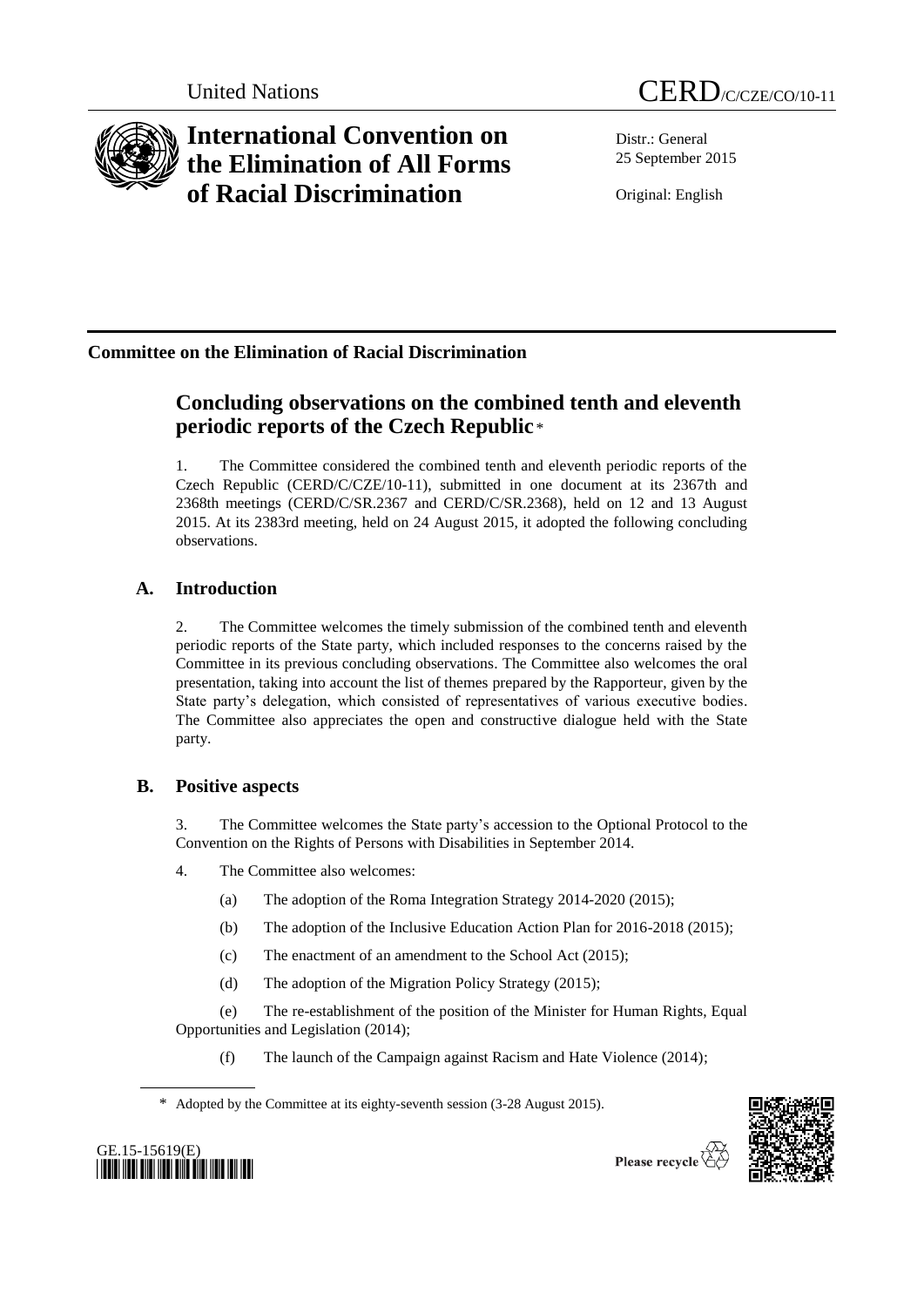(g) The enactment of the Act on the Protection of Victims of Crime (2013).

### **C. Concerns and recommendations**

### **Data collection**

5. The Committee is concerned at the lack of reliable socioeconomic data on ethnic minorities and non-citizens, including statistics disaggregated by gender and national or ethnic origin, particularly in the areas of employment, housing, health services, social protection and education. The Committee regrets that the data collected through the 2011 census was not sufficient to present an accurate picture of the ethnic composition of the State party's population.

6. **The Committee recommends that the State party take all measures necessary to improve its data collection system, including the national census, which would enable the State party to analyse the situation of ethnic minorities and non-citizens, to develop concrete and targeted policies and to enhance the effectiveness and efficiency of such policies. It also recommends that the State party provide precise information on the ethnic composition of its population and statistical data disaggregated by national or ethnic origin in the areas of employment, housing, health-care services, social protection and education in its next periodic report.**

#### **National human rights institutions**

7. While noting that the State party's plan to take steps to have the Public Defender of Rights accredited as a national human rights institution in compliance with the principles relating to the status of national institutions for the promotion and protection of human rights (Paris Principles) by the International Coordinating Committee of National Human Rights Institutions, the Committee regrets that the State party has not yet taken concrete steps to establish such an institution in line with the Paris Principles (art. 2).

8. **The Committee recommends that the State party intensify its efforts to transform the Public Defender of Rights into a national human rights institution, fully independent in accordance with the Paris Principles, particularly by expanding and strengthening the mandate of the Public Defender of Rights, including by amending the Anti-Discrimination Act and allocating sufficient human and financial resources to the Public Defender's Office to fulfil its mandate.**

#### **Policy measures concerning Roma**

9. The Committee is concerned that strategies adopted to combat social exclusion of Roma, such as the Concept for Roma Integration 2010-2013 and the Strategy for Combating Social Exclusion 2011-2015, have not been properly implemented due to the lack of sufficient funding and of full consultation and participation of the affected Roma communities in developing and implementing specific programmes at the local level (art. 2).

10. **Taking into account its general recommendation No. 27 (2000) on discrimination against Roma, the Committee recommends that the State party take all measures necessary to ensure the direct involvement of Roma in the development of strategies and implementation of plans, with a view to maximizing the direct impact of the policies on the affected communities, and to allocate sufficient resources for their implementation.**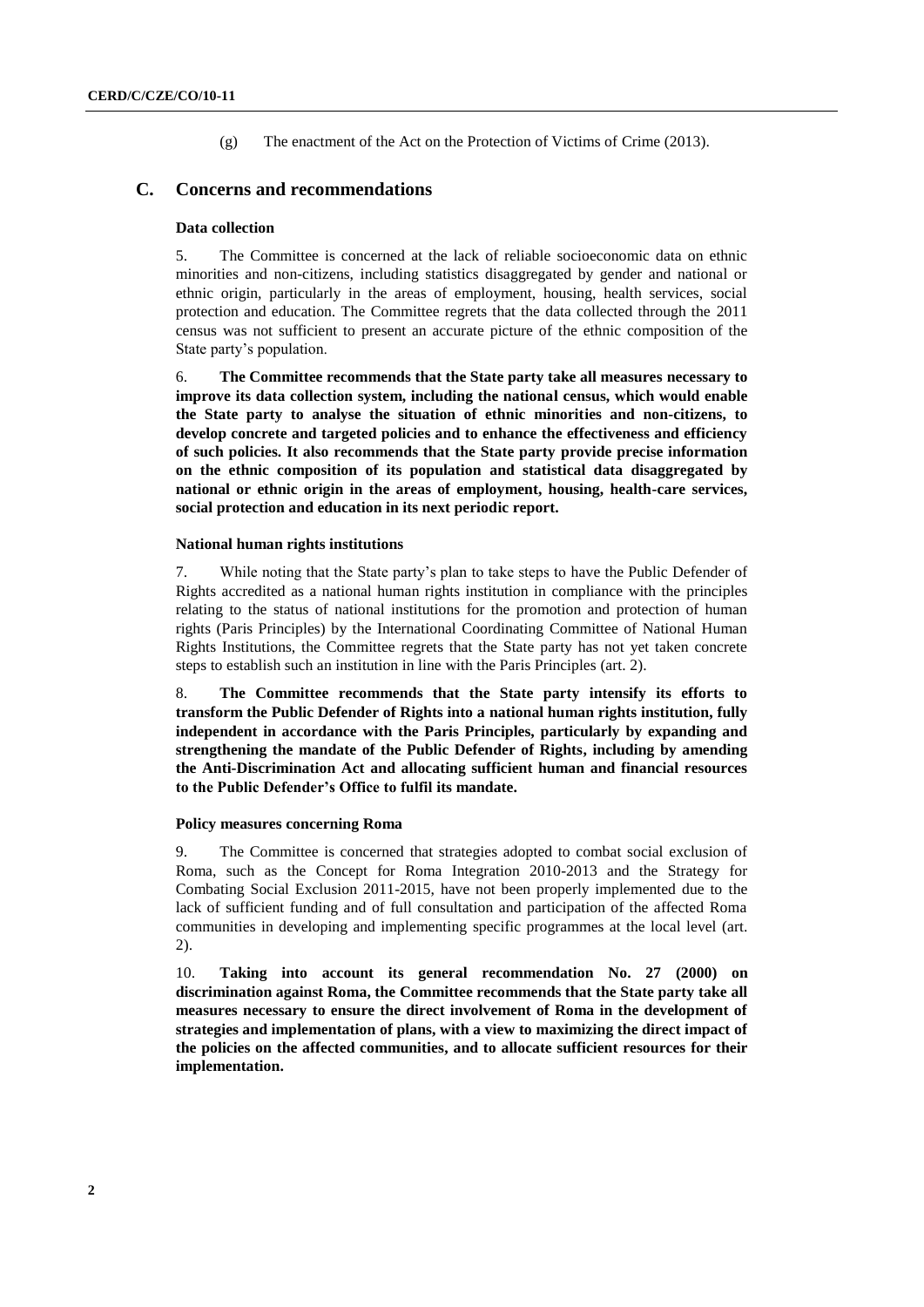#### **Social segregation of Roma**

11. The Committee is concerned at the significant increase in the number of so-called socially excluded localities with a majority Roma population. This number has grown from 330 localities with a population of 60,000 to 80,000 in 167 municipalities in 2005 to 606 localities with a population of 95,000 to 115,000 in 297 municipalities in 2014. Living in such socially excluded localities has a hugely negative impact on all aspects of life for Roma, particularly in the areas of employment, housing, health care and other public services, and education. The Committee is also concerned at the report that some municipalities refuse to rent municipal housing to Roma and support segregation as a way to expel Roma from their municipalities and that the central Government does not have appropriate measures to sanction them (arts. 3 and 5).

12. **In the light of its general recommendation No. 19 (1995) on article 3 of the Convention, the Committee recommends that the State party take administrative measures in order to restructure the socially excluded localities and to alleviate disadvantages facing people living there, particularly Roma, in accessing employment, adequate housing, health-care services and education. It urges the State party to take all measures necessary to sanction municipalities that discriminate and/or segregate Roma.**

#### **Racial hatred, racist hate speeches and racially motivated violence**

13. The Committee is concerned at the continuing racial hatred and racially motivated violence against Roma. The Committee is particularly concerned at:

The spreading of prejudice and stereotypes about refugees and asylum seekers among the general public, particularly young people, through websites and social media, as well as increased attacks through e-mails or on social networks on people who defend the rights of foreign nationals, including activists from non-governmental organizations;

(b) The increase in expression of Islamophobia in the State party by anti-Muslim groups such as "No to Islam in the Czech Republic!", which is openly supported by some politicians, including members of parliament, as well as the increase in racially motivated violence against Muslim communities;

(c) The media's excessive highlighting of the ethnic origin and the nationality of non-citizens in the reporting of criminal offences (arts. 2, 4, 6 and 7).

14. **In the light of its general recommendation No. 35 (2013) on combating racist hate speech, the Committee recommends that the State party:**

(a) **Firmly condemn hate speech by public officials and politicians, effectively investigate racist hate speech and racially motivated violence and prosecute perpetrators, where appropriate;**

(b) **Raise the awareness of the public of respect for diversity and elimination of racial discrimination;**

(c) **Adopt appropriate legislation for the media, in accordance with international standards, to promote informed, ethical and objective media and to encourage the public and private media to adopt codes of professional ethics and/or press codes that incorporate respect for the principles of the Convention and human rights standards.**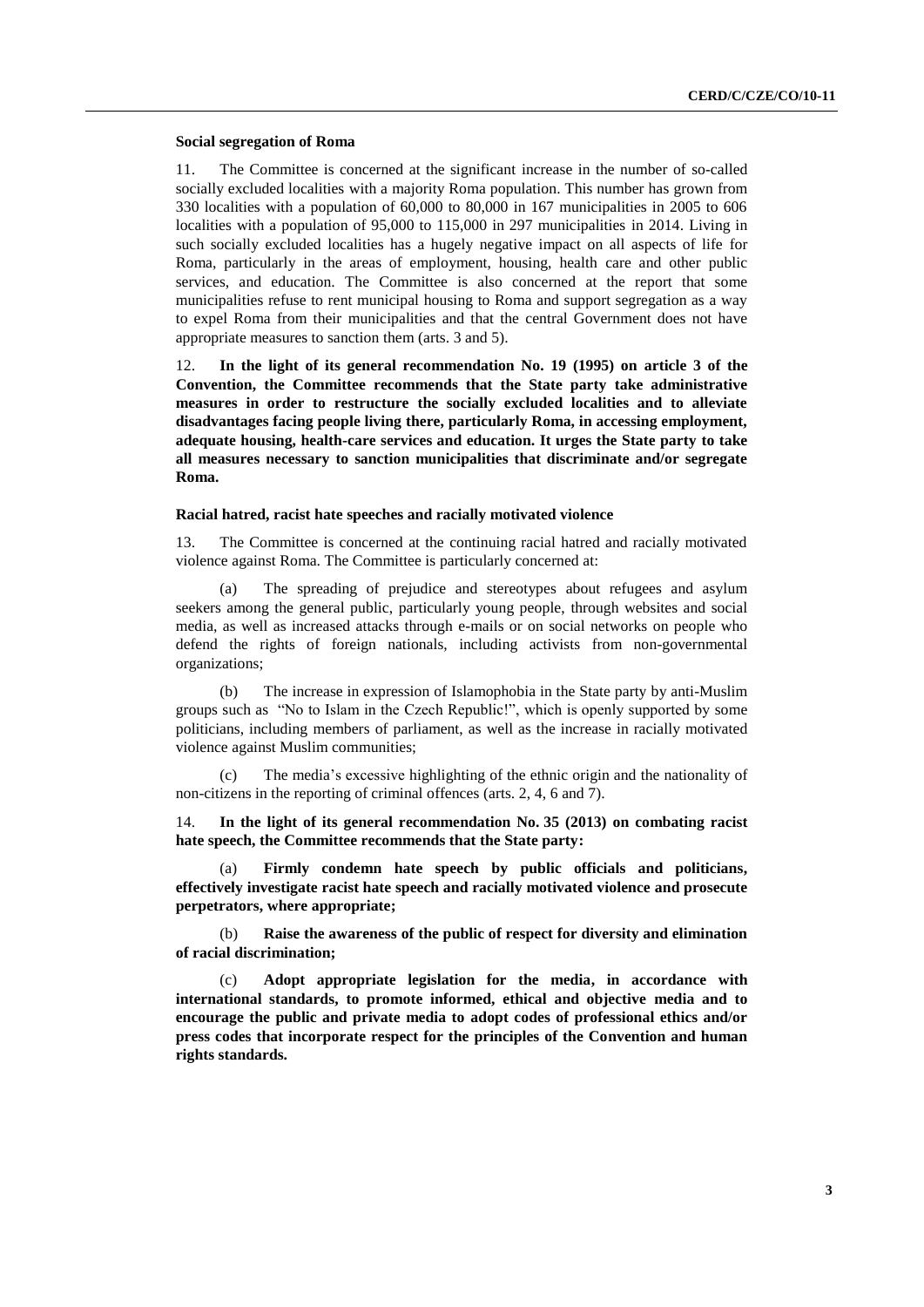### **Discrimination against Roma in their enjoyment of economic social and cultural rights**

15. The Committee is concerned at the continuing discrimination facing Roma in their enjoyment of economic, social and cultural rights. It is particularly concerned at:

The disproportionately high unemployment rate among the Roma population, particularly Roma women and Roma youth, and the fact that the measures adopted to facilitate the recruitment of Roma both in the public and private sectors have not been effective due to a lack of funding and coordination among relevant authorities, and the reliance on voluntary measures rather than special measures facilitating Roma employment;

(b) The absence of legislation or policy on social housing and the fact that Roma continue to be denied access to adequate housing, particularly social housing, and to face forced evictions, which have led them to live in ruined houses and privately or municipally owned residential hostels in socially excluded localities, which hinders them in accessing employment, health and other public services, and education;

The limited access of Roma to health-care services, despite the support provided by the Roma health assistants, which is not sufficient to meet the health-care needs of Roma communities (arts. 2 and 5).

#### 16. **The Committee recommends that the State party:**

(a) **Take effective measures to facilitate the employment of Roma, particularly women and young people, including through adoption or expansion of effective measures, such as the use of anonymized curricula vitae, targeted assistance with job-seeking in the mainstream labour market and special measures for employment in the public sector and incentives for employment in the private sector;**

(b) **Expeditiously adopt a social housing law and establish a comprehensive social housing system with a special focus on Roma and other ethnic minorities, and take all measures necessary to ensure that evictions are carried out in accordance with international standards and that adequate alternative housing is provided to those affected in case of evictions;**

(c) **Expand the Roma health assistants programme and continue training medical professionals in effective interaction with people from different cultural backgrounds and raising awareness of Roma on health issues.** 

#### **Segregation of Roma children in education**

17. The Committee notes the measures taken to address the segregation of Roma children in education, including the National Action Plan on Inclusive Education (2010), an amendment to the School Act (2015) and free pre-schooling, and the decrease in the number of Roma children in special schools between 2008 and 2014. The Committee, however, remains concerned that:

(a) The proportion of Roma children in special schools or classes with a curtailed curriculum in 2014 remains at 32.4 per cent, the same level as in 2008, and that their proportion in mainstream education has decreased from 10.3 per cent in the 2013/14 school year to 9.5 per cent in the 2014/15 school year;

(b) Roma children continue to be segregated in mainstream education, with many of them ending in entirely or almost Roma-only schools owing to the deeply rooted negative prejudice against them and the reluctance of school authorities and non-Roma parents to enrol their children in a school with Roma children;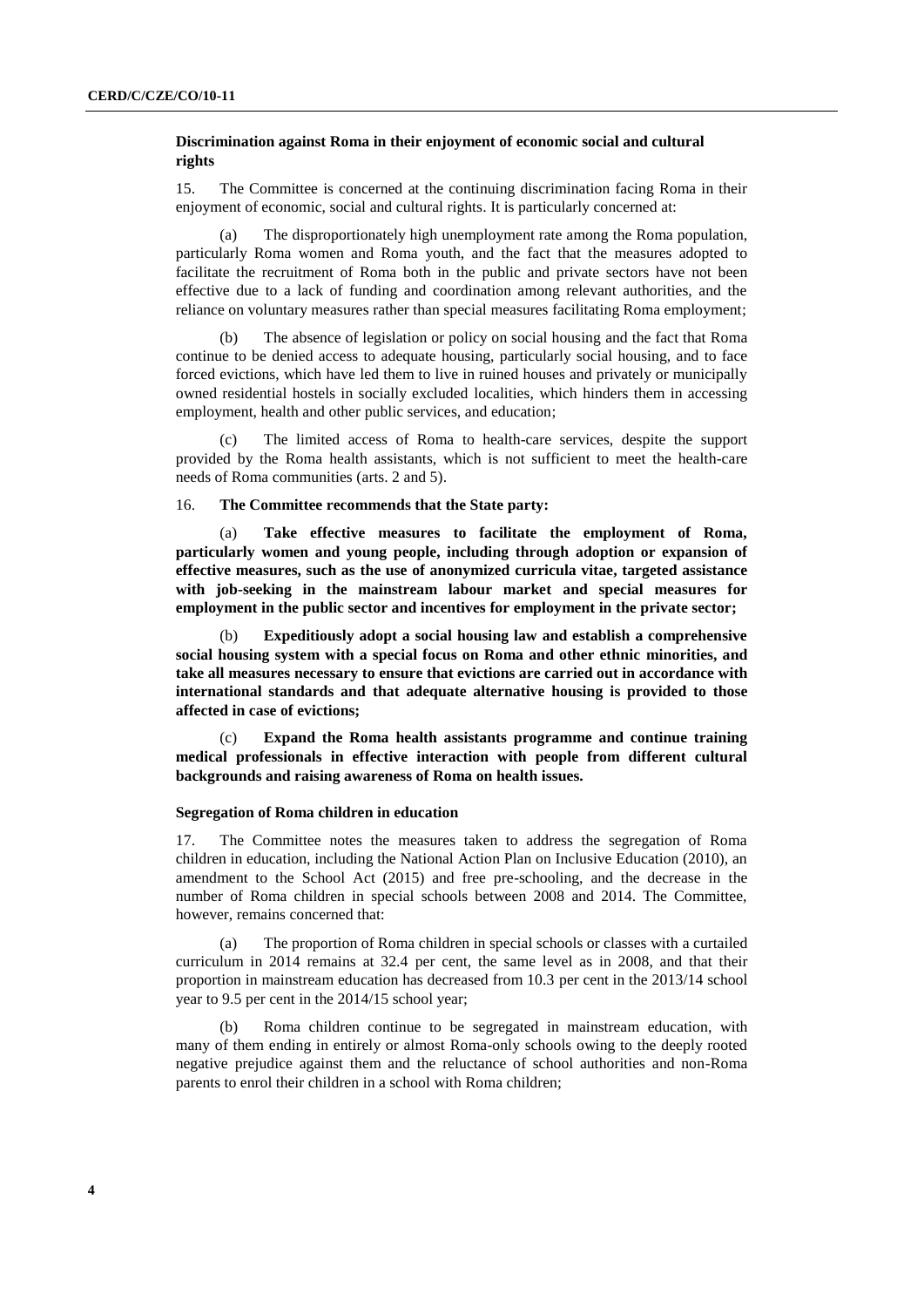(c) The level of Roma children's participation in preschool education remains low;

(d) The State party continues to fail to comply with the judgement of the European Court of Human Rights in the case of *D.H and others v. the Czech Republic*;

(e) Insufficient resources have been allocated for the implementation of the National Action Plan on Inclusive Education or for the newly adopted legislative and policy measures;

(f) The concept of inclusive education is not fully incorporated as a guiding principle in legislation and policies, including the amendment to the School Act (2015), as prescribed in international human rights law;

(g) The number of Roma students enrolled in higher education is very small and they remains unsupported (arts. 2, 3 and 5).

18. **In the light of the Committee's general recommendation No. 27 (2000), the Committee recommends that the State party incorporate inclusive education as a guiding principle of the education system in the relevant legislation and policies, and allocate sufficient funding for the implementation of the amendment to the School Act (2015) and the Inclusive Education Action Plan for 2016-2018. It also recommends that the State party take all measures necessary to help Roma children to keep up with other students in mainstream schools, and to counter negative perceptions of Roma children among teachers and school authorities, as well as non-Roma children and their parents. It further recommends that the State party take all measures necessary to facilitate access to preschool and higher education for Roma children and fully comply with the judgement of the European Court of Human Rights in the case of** *D.H and others v. the Czech Republic***.**

#### **Overrepresentation of Roma children in institutional care**

19. The Committee is concerned that Roma children are disproportionately represented in institutional care settings and that many children leaving institutional care face homelessness (arts. 2 and 5).

20. **The Committee recommends that the State party take all measures necessary to reduce the number of Roma children in institutional care, including by providing financial and social support to families facing economic hardship and alternative care options for those without parental care.** 

#### **Forced sterilization of Roma women**

21. While noting the adoption of the Specific Health-care Services Act, which requires free, prior and informed consent with regard to sterilizations, and the preparation of a bill that would, if enacted, enable victims who were forcibly sterilized to seek compensation through administrative proceedings, the Committee is concerned that:

(a) No effective compensation mechanism has been established for the victims and only the three victims who brought proceedings before the European Court of Human Rights have received compensation to date;

(b) No perpetrators have been brought to justice;

(c) The State party retains the three-year statute of limitations for claims for compensation for forced sterilization;

(d) Sterilization continues to be used as one of the main contraception measures for Roma women (arts. 2, 5 and 6).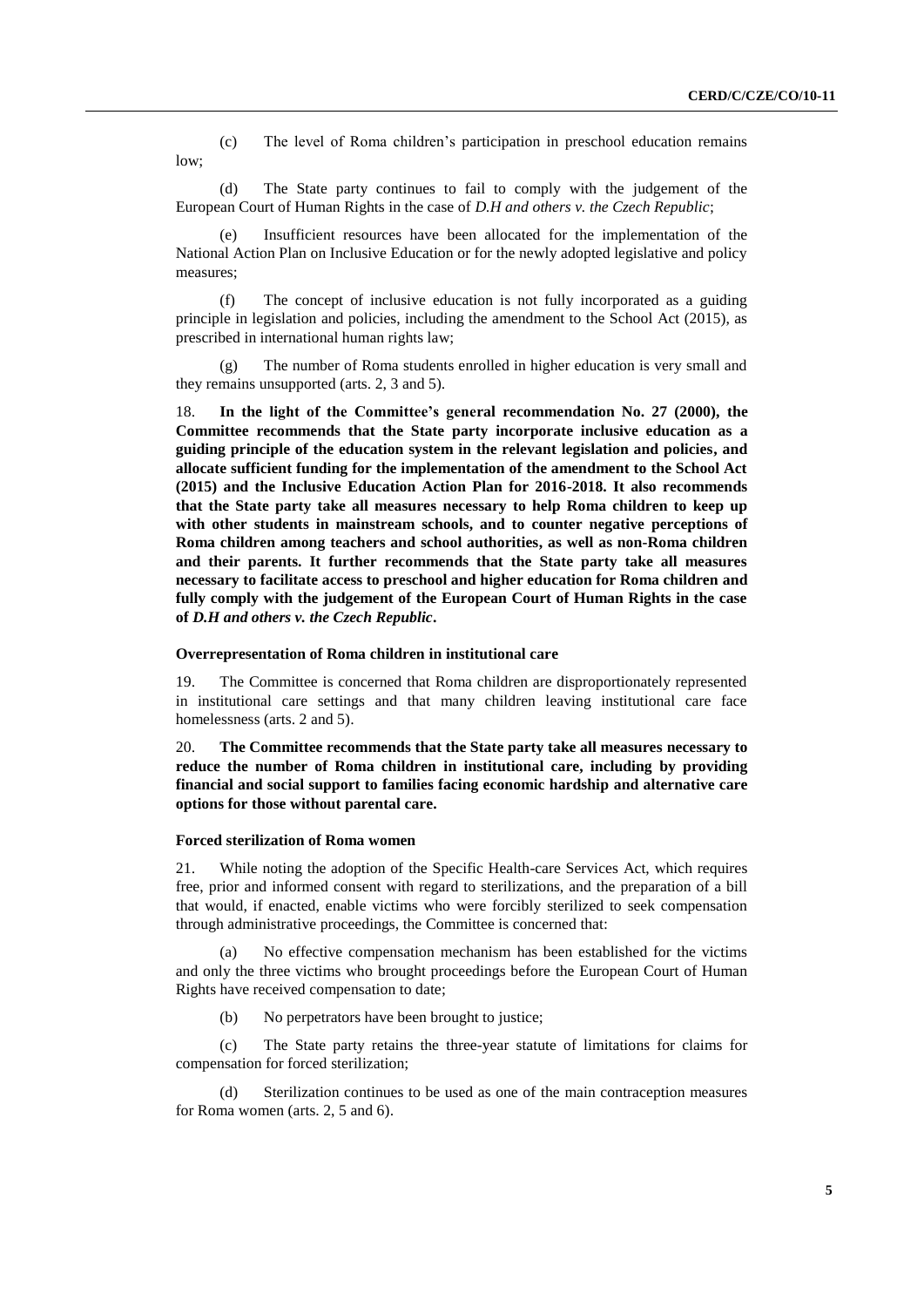22. **The Committee recommends that the State party:** 

**Expedite the establishment of an effective compensation mechanism with appropriate support, including free legal aid, for victims of forced sterilization, as well as the adoption of a bill on a compensation mechanism, and extend the time period for bringing claims seeking compensation for forced sterilization;**

(b) **Ensure that those responsible for forcible sterilization be brought to justice;**

(c) **Monitor the implementation of the Specific Health-care Services Act to ensure that all procedures are followed in obtaining free, prior and informed consent of women, particularly Roma women, for any procedure of sterilization at health facilities;** 

(d) **Ensure that Roma women and girls have free and full access to sexual and reproductive health services, including information on contraception.** 

#### **Trafficking in human beings**

23. The Committee regrets the lack of information on the current situation concerning trafficking, including on the number of victims identified and perpetrators convicted in recent years, as well as the lack of updated information on the implementation of measures taken, including the National Strategy for Combating Trafficking in Human Beings 2012- 2015 (arts. 2 and 5).

24. **The Committee recommends that the State party step up its efforts to combat trafficking in persons and to improve data collection on human trafficking, including statistics on the victims of trafficking, disaggregated by gender, age, ethnicity and country of origin, and provide information on court cases and remedies provided to the victims in its next periodic report.**

#### **Refugees and asylum seekers**

25. The Committee is concerned that asylum seekers, including unaccompanied minors and families with children, are detained upon their arrival in the State party for an extensive period of time in poor living conditions and that the alternative arrangements to detention are not applied, despite being provided for in legislation. It is also concerned that the State party continues to issue expulsion orders to asylum seekers arriving with invalid travel documentation prior to registering their asylum application (arts. 2 and 5).

26. **The Committee recommends that the State party duly consider alternatives to detention of asylum seekers and use detention as a last resort and for the shortest appropriate period, avoid detention of asylum seekers under 18 years of age, ensure that the conditions of all immigration detention and reception centres are in conformity with international standards, and end the practice of issuing expulsion orders prior to registering asylum applications.** 

#### **Stateless persons**

27. The Committee is concerned that children born to stateless parents and children born to a foreign mother and a Czech father out of wedlock are at high risk of being stateless and that there is a lack of information on the status of stateless persons in the State party (art. 5).

28. **The Committee recommends that the State party take all measures necessary to ensure that stateless children born in the Czech Republic obtain citizenship of the State party and collect data on the stateless in the State party.**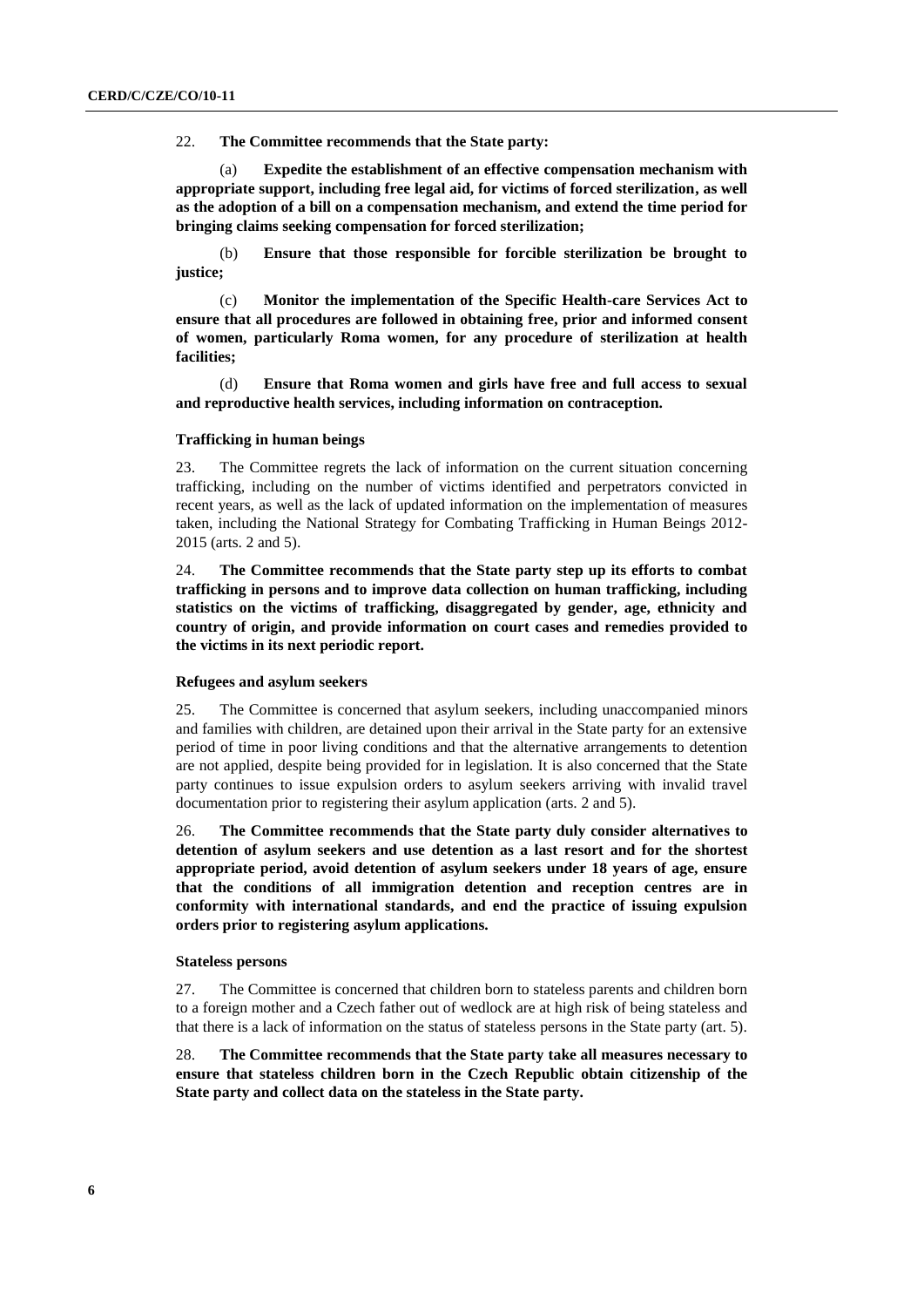#### **Right to effective remedies**

29. The Committee is also concerned at the low level of complaints of racial discrimination brought before relevant public authorities and the courts, owing to the low level of knowledge of relevant legislation, including the Anti-Discrimination Act, among law enforcement and judicial officials and the low level of understanding of victims of racial discrimination about their rights and complaint mechanisms. It is also concerned at excessive delays in court proceedings, prohibitively high court fees and the lack of free legal aid for victims. It regrets a lack of consistent information on complaints of racial discrimination, including statistical data (arts. 2 and 6).

30. **The Committee recommends that the State party take effective measures to raise awareness of anti-discrimination laws, including the Anti-Discrimination Act, as well as relevant complaint mechanisms among law enforcement and judicial officials and ethnic minorities, reduce court fees, provide the victims of racial discrimination with free legal aid to lodge their complaints before relevant authorities, and collect data on complaints of racial discrimination.**

## **D. Other recommendations**

### **Ratification of other treaties**

31. Bearing in mind the indivisibility of all human rights, the Committee encourages the State party to consider ratifying those international human rights treaties which it has not yet ratified, in particular treaties with provisions that have a direct relevance to communities that may be the subject of racial discrimination, such as the International Convention on the Protection of the Rights of All Migrant Workers and Members of Their Families, and the International Labour Organization Domestic Workers Convention, 2011 (No. 189).

#### **Follow-up to the Durban Declaration and Programme of Action**

32. In the light of its general recommendation No. 33 (2009) on the follow-up to the Durban Review Conference, the Committee recommends that, when implementing the Convention in its domestic legal order, the State party give effect to the Durban Declaration and Programme of Action, adopted in September 2001 by the World Conference against Racism, Racial Discrimination, Xenophobia and Related Intolerance, taking into account the outcome document of the Durban Review Conference, held in Geneva in April 2009. The Committee requests that the State party include in its next periodic report specific information on action plans and other measures taken to implement the Durban Declaration and Programme of Action at the national level.

#### **International Decade for People of African Descent**

33. In the light of General Assembly resolution 68/237 proclaiming 2015-2024 the International Decade for People of African Descent and resolution 69/16 on the programme of activities for the implementation of the Decade, the Committee recommends that the State party prepare and implement a suitable programme of measures and policies. The Committee requests that the State party include in its next report precise information on the concrete measures adopted in this framework, taking into account its general recommendation No. 34 (2011) on racial discrimination against people of African descent.

#### **Consultations with civil society**

34. The Committee recommends that the State party continue consulting and increasing its dialogue with civil society organizations working in the area of human rights protection,